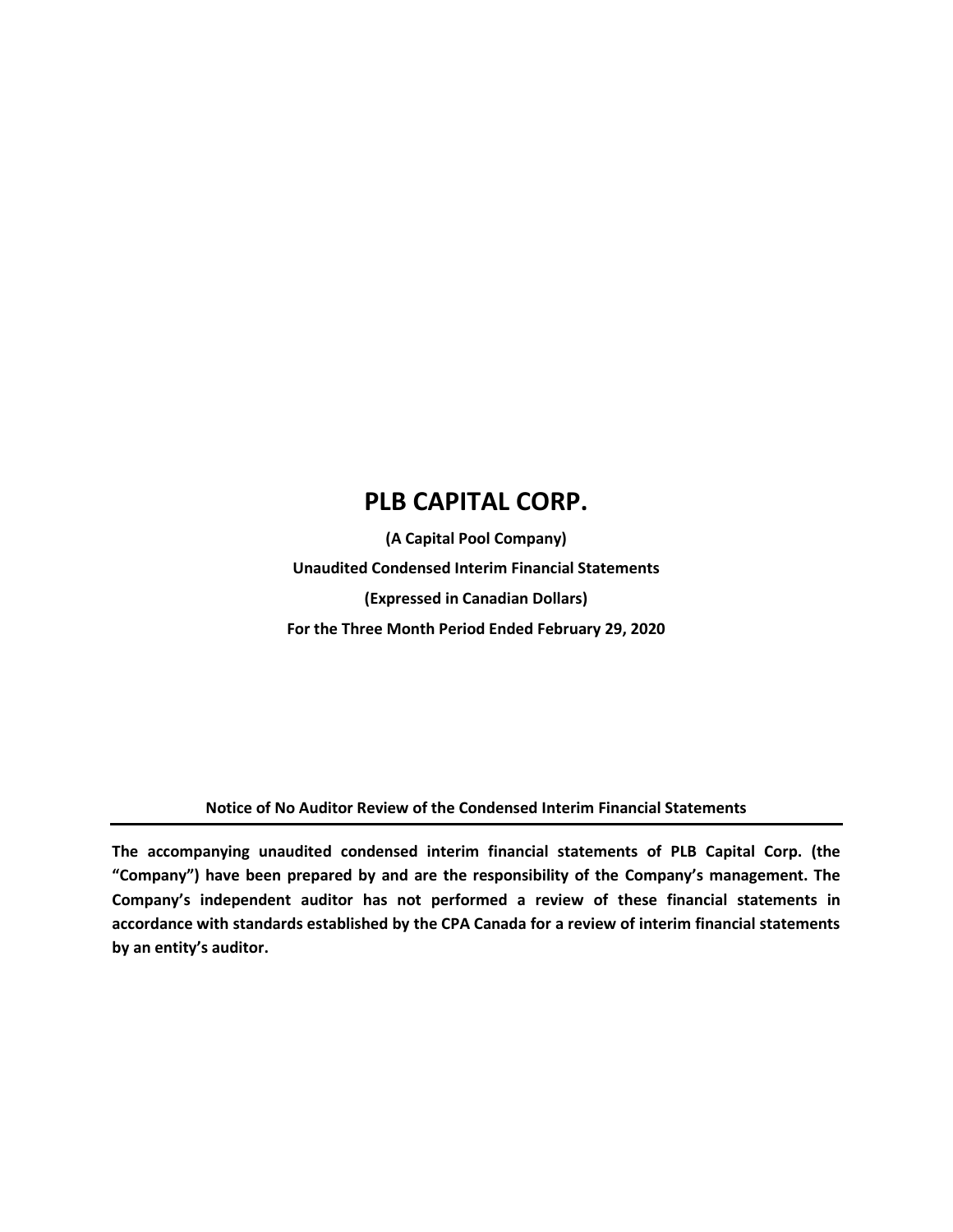Unaudited Condensed Interim Statement of Financial Position Expressed in Canadian Dollars

|                                                   | February 29, |          | <b>November</b> |  |
|---------------------------------------------------|--------------|----------|-----------------|--|
|                                                   |              | 2020     | 30, 2019        |  |
| <b>Assets</b>                                     |              |          |                 |  |
| <b>Current Assets</b>                             |              |          |                 |  |
| Cash                                              | \$           | 201,042  | \$<br>201,060   |  |
| Amounts receivable                                |              | 2,604    | 2,344           |  |
| <b>Total Assets</b>                               | \$           | 203,646  | \$<br>203,404   |  |
| Liabilities and Shareholders' Equity              |              |          |                 |  |
| Accounts payable                                  | \$           | 5,460    | \$              |  |
| Shareholders' equity                              |              |          |                 |  |
| Contributed surplus                               |              | 29,800   | 29,800          |  |
| <b>Share Capital</b>                              |              | 265,345  | 265,345         |  |
| Deficit                                           |              | (96,959) | (91,741)        |  |
| <b>Total Shareholders' Equity</b>                 |              | 198,646  | 203,404         |  |
| <b>Total Liabilities and Shareholders' Equity</b> | \$           | 203,646  | \$<br>203,404   |  |

Nature of Operations and Going Concern (Note 1)

On behalf of the Board:

*"Giuseppe Perone"* , Director

*"David Loretto"* , Director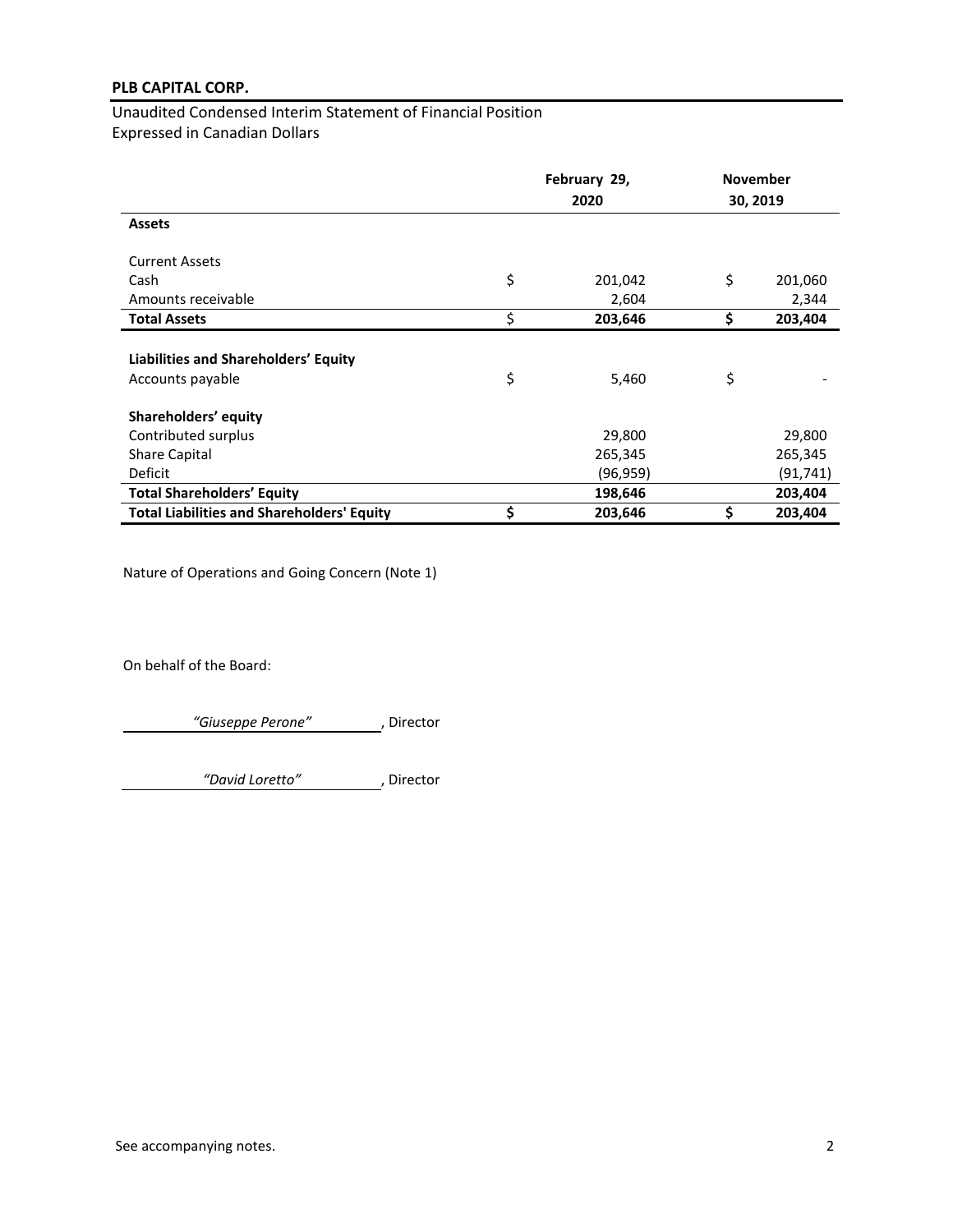Unaudited Condensed Interim Statement of Comprehensive Loss Expressed in Canadian Dollars

|                                                      | For the Three Month<br><b>Period Ended</b><br>February 29,<br>2020 | <b>For the Three Month</b><br><b>Period Ended</b><br>February 28,<br>2019 |           |
|------------------------------------------------------|--------------------------------------------------------------------|---------------------------------------------------------------------------|-----------|
|                                                      |                                                                    |                                                                           |           |
| <b>Expenses</b>                                      |                                                                    |                                                                           |           |
| Audit and accounting                                 | \$                                                                 | \$                                                                        | 7,560     |
| Interest and bank charges                            | 18                                                                 |                                                                           | 20        |
| Legal                                                |                                                                    |                                                                           | 10,055    |
| Office and administration                            |                                                                    |                                                                           | 790       |
| Transfer and filing                                  | 5,200                                                              |                                                                           |           |
|                                                      | (5,218)                                                            |                                                                           | (18, 425) |
| Net loss and comprehensive loss for the period       | (5,218)                                                            |                                                                           | (18, 425) |
| Basic and diluted loss per share                     | (0.00)                                                             |                                                                           | (0.04)    |
| Weighted average number of common shares outstanding | 3,594,521                                                          |                                                                           | 493,151   |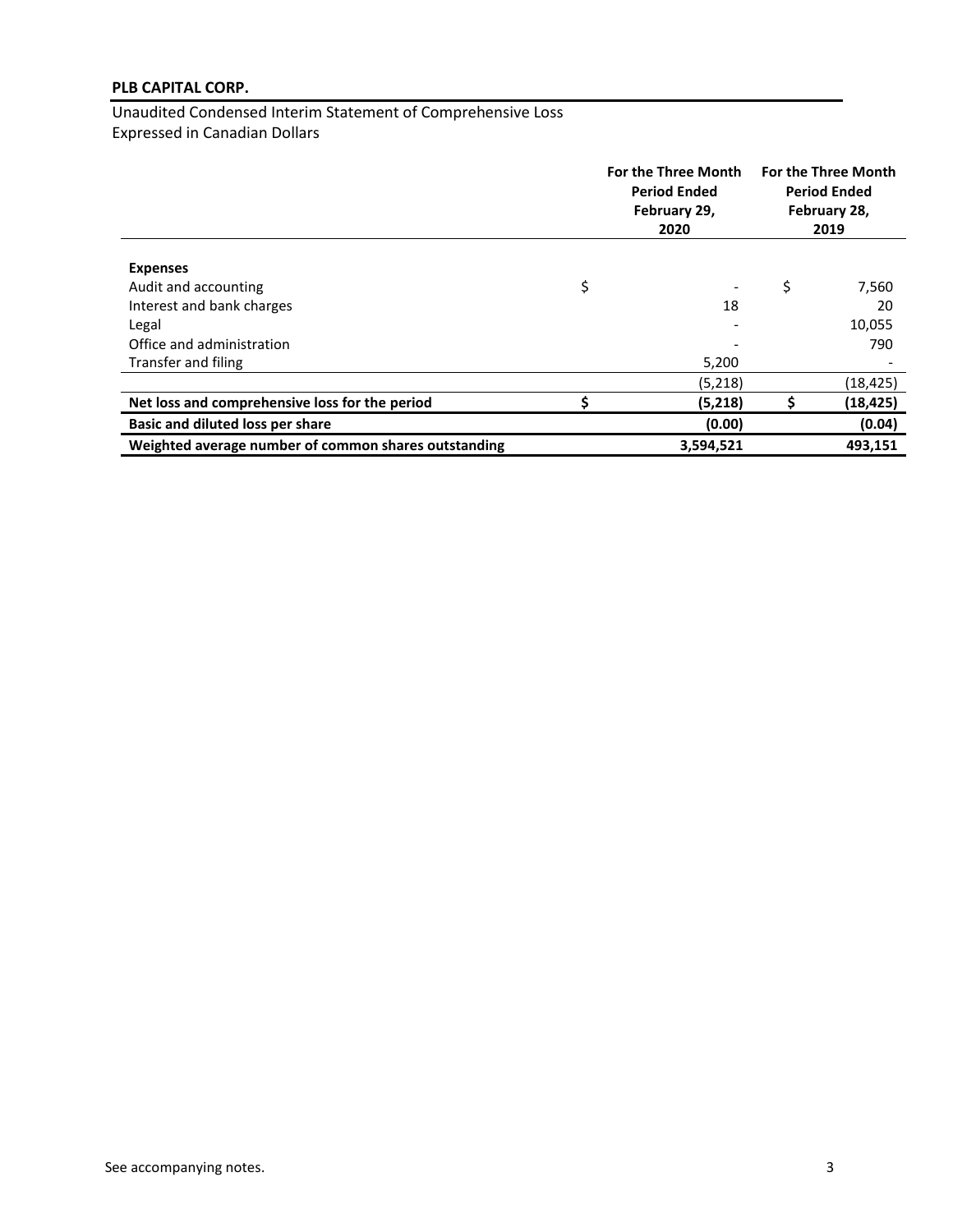Unaudited Condensed Interim Statement of Cash Flows Expressed in Canadian Dollars

|                                             | <b>For the Three Month</b><br><b>Period Ended</b><br><b>February 29, 2020</b> |    | <b>For the Three Month</b><br><b>Period Ended</b><br><b>February 28, 2019</b> |
|---------------------------------------------|-------------------------------------------------------------------------------|----|-------------------------------------------------------------------------------|
|                                             |                                                                               |    |                                                                               |
| <b>Operating Activities</b>                 |                                                                               |    |                                                                               |
| Net loss for period                         | \$<br>(5,218)                                                                 | \$ | (18, 425)                                                                     |
| Changes in non-cash working capital items:  |                                                                               |    |                                                                               |
| Amounts receivable                          | (260)                                                                         |    |                                                                               |
| Prepaids                                    |                                                                               |    | 1,517                                                                         |
| Accounts payable                            | 5,460                                                                         |    | 8,350                                                                         |
| Net cash flows used in operating activities | (18)                                                                          |    | (8, 558)                                                                      |
|                                             |                                                                               |    |                                                                               |
| Net decrease in cash                        | (18)                                                                          |    | (8, 558)                                                                      |
| Cash, beginning of the period               | 201,060                                                                       |    | 70,169                                                                        |
| Cash, end of period                         | \$<br>201,042                                                                 | \$ | 61,611                                                                        |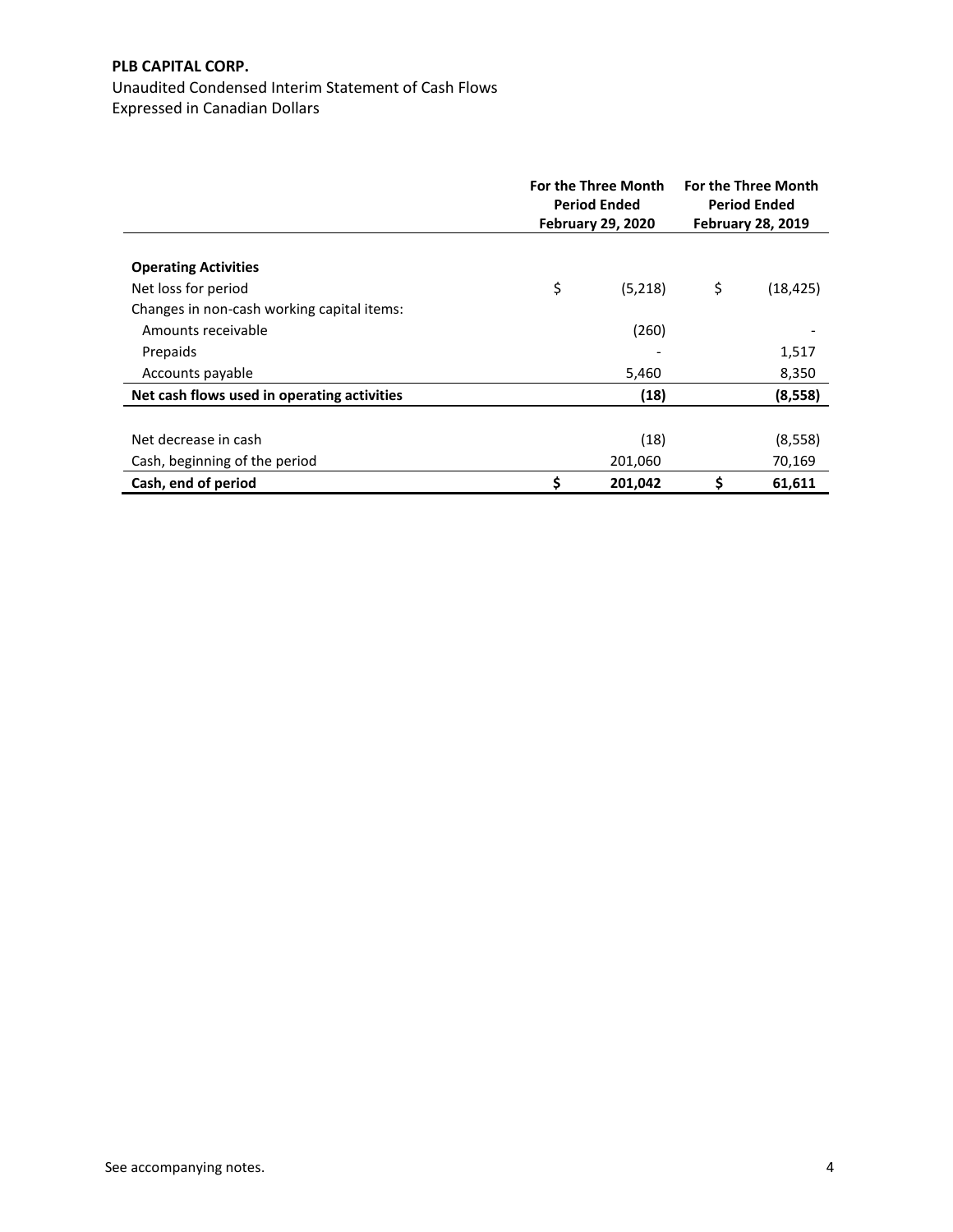Unaudited Condensed Interim Statement of Changes in Shareholders' Equity Expressed in Canadian Dollars

| <b>Share Capital</b>                |                            |  |                          |  |                          |                |                     |
|-------------------------------------|----------------------------|--|--------------------------|--|--------------------------|----------------|---------------------|
|                                     | Number of<br><b>Shares</b> |  | Amount                   |  | Contributed<br>surplus   | <b>Deficit</b> | <b>Total Equity</b> |
| <b>Balance at November 20, 2019</b> | 4,000,000                  |  | 265,345                  |  | 29,800                   | (91, 741)      | 203,404             |
| Net loss for the period             | $\overline{\phantom{0}}$   |  | $\overline{\phantom{a}}$ |  | $\overline{\phantom{0}}$ | (5, 218)       | (5,218)             |
| <b>Balance at February 29, 2020</b> | 4,000,000                  |  | 265,345                  |  | 29,800                   | (96, 959)      | 198,186             |

|                                            | <b>Share Capital</b>       |   |         |   |                               |                |   |                     |
|--------------------------------------------|----------------------------|---|---------|---|-------------------------------|----------------|---|---------------------|
|                                            | Number of<br><b>Shares</b> |   | Amount  |   | <b>Contributed</b><br>surplus | <b>Deficit</b> |   | <b>Total Equity</b> |
| <b>Balance at November 30, 2018</b>        | 2,000,000                  | S | 100,000 | s | $\overline{\phantom{a}}$      | (18, 314)      | S | 81,686              |
| Share-based payments                       | -                          |   |         |   | 29,800                        |                |   | 29,800              |
| Public offering - net of share issue costs | 2,000,000                  |   | 165,345 |   | -                             |                |   | 165,345             |
| Net loss for the year                      | -                          |   |         |   | $\overline{\phantom{0}}$      | (73,427)       |   | (73, 427)           |
| <b>Balance at November 30, 2019</b>        | 4,000,000                  |   | 265,345 |   | 29,800                        | (91, 741)      |   | 203,404             |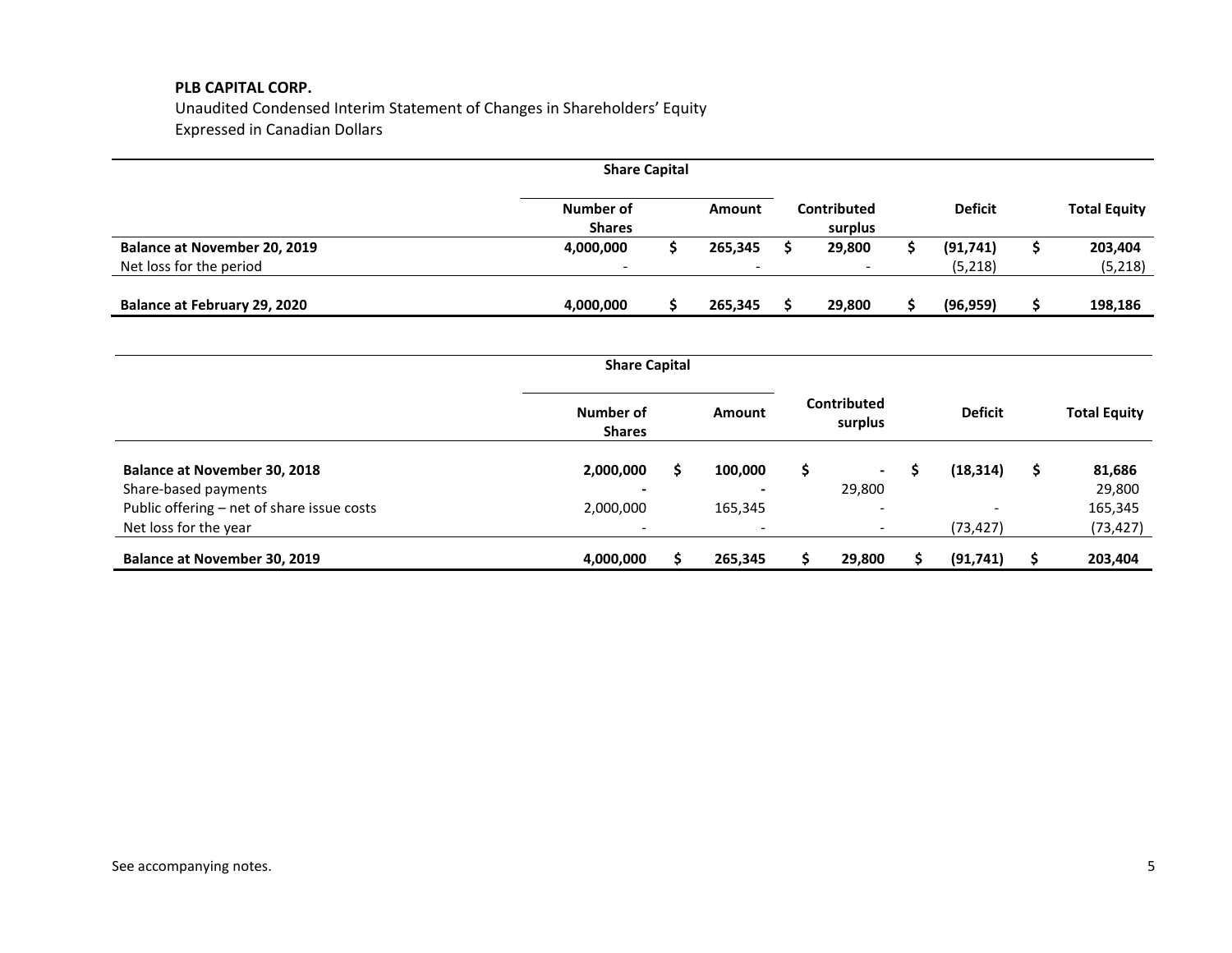## **1. Nature of Operations and Going Concern**

The Company was incorporated under the *Business Corporations Act* (British Columbia) on July 4, 2018 and is a Capital Pool Company under the policies of the TSX Venture Exchange (the "Exchange").

The principal business of the Company will be the identification and evaluation of assets or businesses with a view to completing a "Qualifying Transaction" as it is defined in the policies of the Exchange. The Company has commenced the process of identifying potential acquisitions. There is no assurance that the Company will identify and complete a Qualifying Transaction within the time period described by the policies of the Exchange. Moreover, even if a potential Qualifying Transaction is identified by the Company, it may not meet the requirements of the Exchange.

The head office, principal and registered address and records office of the Company are located at Suite 2080, 777 Hornby Street, Vancouver BC, V5Z 1S4.

The Company has no source of operating revenue, has incurred net losses since inception and during the three month period ended February 29, 2020 incurred a net loss of \$5,218. Its continued existence will be dependent on the receipt of related party debt or equity financing on terms which are acceptable to the Company.

## **2. Significant Accounting Policies and Basis of Preparation**

The unaudited condensed interim financial statements were authorized for issue by the directors of the Company on April 29, 2020.

## *Statement of compliance*

The unaudited condensed interim financial statements of the Company have been prepared in accordance with International Financial Reporting Standards ("IFRS"), as issued by the International Accounting Standards Board ("IASB").

## *Basis of preparation*

The unaudited condensed interim financial statements of the Company have been prepared on an accrual basis except for cash flow information and are based on historical costs, modified where applicable. The unaudited condensed interim financial statements are presented in Canadian dollars, which is the Company's functional currency.

## *Significant accounting judgments, estimates and assumptions*

## *Critical accounting estimates and judgments*

The preparation of unaudited condensed interim financial statements in conformity with IFRS requires management to make judgments, estimates and assumptions that affect the reported amounts of assets and liabilities and disclosure of contingent assets and liabilities at the date of the statement of financial position, and the reported amounts of expenses during the reporting period. Actual outcomes could differ from these estimates. These unaudited condensed interim financial statements include estimates, which, by their nature, are uncertain. The impact of such estimates appears throughout the financial statements and may require adjustments based on future occurrences. Revisions to accounting estimates are recognized in the period in which the estimate is revised and in future periods if the revision affects both current and future periods. Estimates are based on historical experience, current and future economic conditions, and other relevant factors that are believed to be reasonable under the circumstances.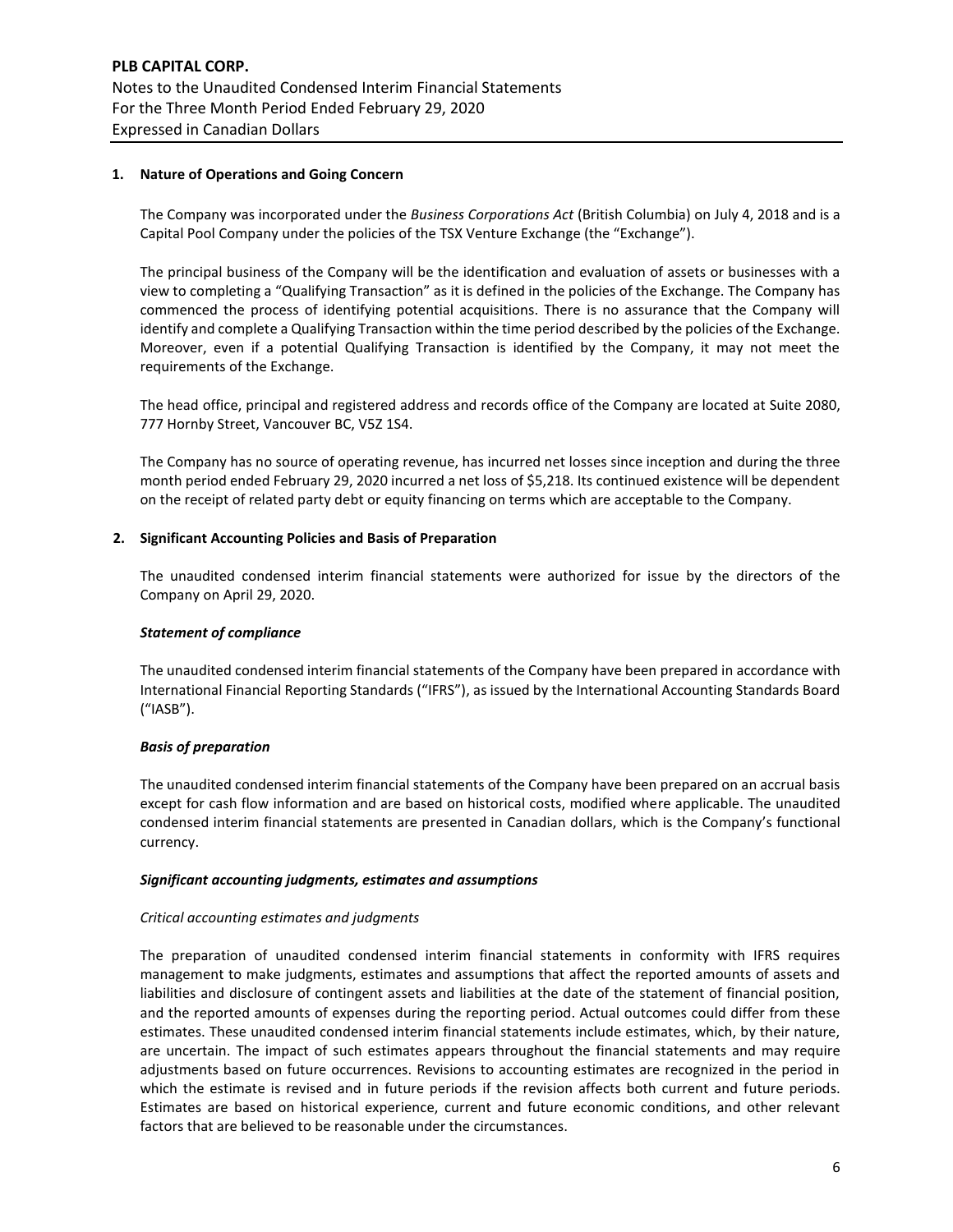## **2. Significant Accounting Policies and Basis of Preparation** (*cont'd*)

#### *Significant accounting judgments, estimates and assumptions* (*cont'd*)

## *Critical accounting judgments*

Management must make judgments given the various options available as per accounting standards for items included in the unaudited condensed interim financial statements. Judgments involve a degree of uncertainty and could result in material adjustment to the carrying amounts of assets and liabilities, in the event that actual events differ from a judgment made.

## i) Going concern

The assessment of the Company's ability to continue as a going concern and to raise sufficient funds to pay for its ongoing operating expenditures and meet its liabilities for the ensuing year, involves significant judgment based on historical experience and other factors, including expectation of future events that are believed to be reasonable under the circumstances.

#### *Financial instruments*

#### *Financial assets*

Financial assets are classified as Fair value through profit or loss ("FVTPL") when the financial asset is held-fortrading or is designated as FVTPL. A financial asset is classified as FVTPL when it has been acquired principally for the purpose of selling in the near future, it is a part of an identified portfolio of financial instruments that the Company manages and has an actual pattern of short-term profit-taking or if it is a derivative that is not designated and effective as a hedging instrument. Upon initial recognition, attributable transaction costs are recognized in profit or loss when incurred. Financial instruments at FVTPL are measured at fair value, and changes therein are recognized in profit or loss.

## *Financial liabilities*

Financial liabilities are classified as other financial liabilities, based on the purpose for which the liability was incurred. These liabilities are initially recognized at fair value net of any transaction costs directly attributable to the issuance of the instrument and subsequently carried at amortized cost using the effective interest rate method. This ensures that any interest expense over the period to repayment is at a constant rate on the balance of the liability carried in the statements of financial position. Interest expense in this context includes initial transaction costs and premiums payable on redemption, as well as any interest or coupon payable while the liability is outstanding.

#### *Impairment of non-financial assets*

The carrying amount of the Company's assets is reviewed at each reporting date to determine whether there is any indication of impairment. If such indication exists, the recoverable amount of the asset is estimated to determine the extent of the impairment loss.

An impairment loss is recognized whenever the carrying amount of an asset or its cash-generating unit exceeds its recoverable amount. Impairment losses are recognized in profit or loss.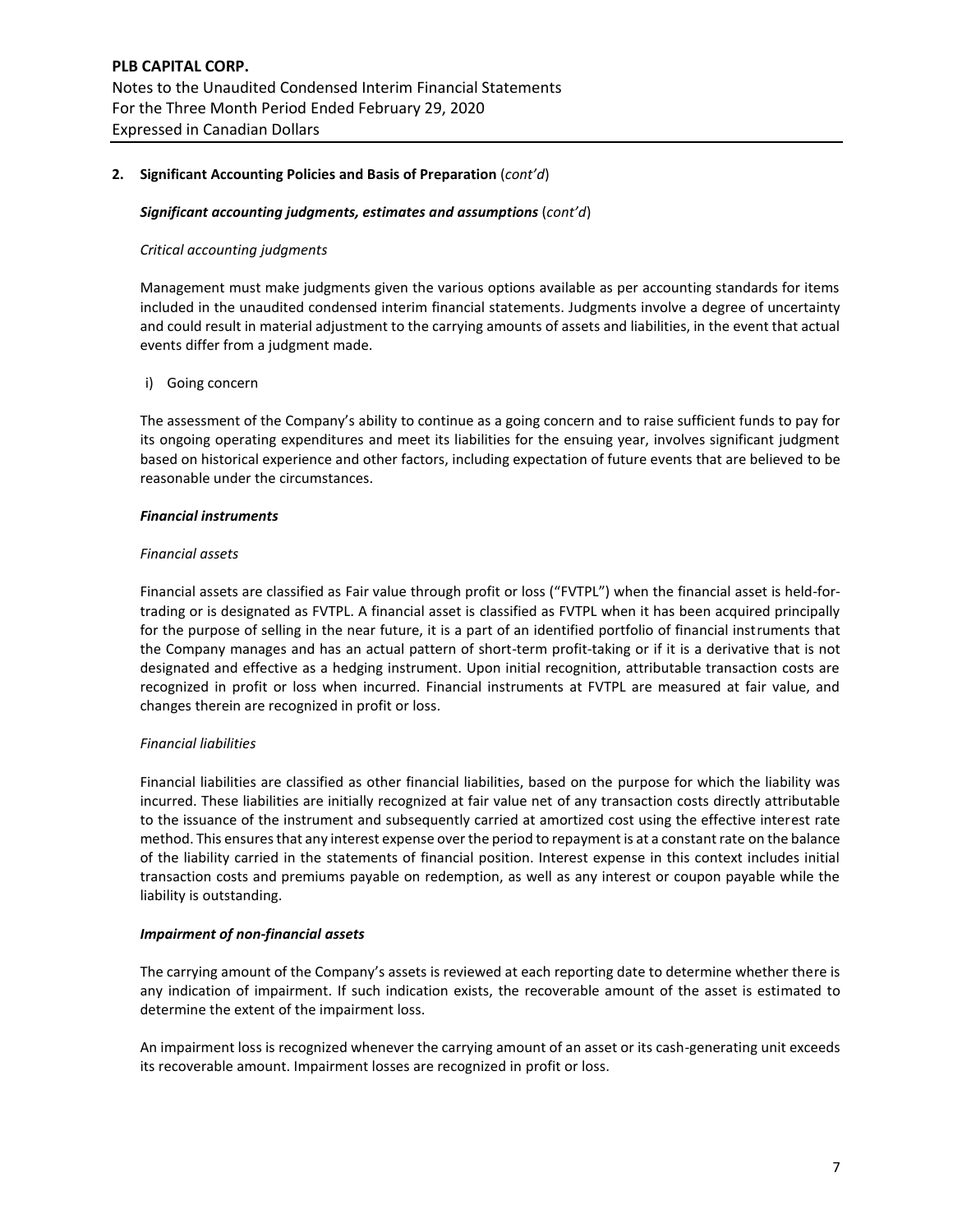## **2. Significant Accounting Policies and Basis of Preparation** (*cont'd*)

## *Impairment of non-financial assets (cont'd)*

The recoverable amount of assets is the greater of an asset's fair value less cost to sell and value in use. In assessing value in use, the estimated future cash flows are discounted to their present value using a pre-tax discount rate that reflects the current market assessments of the time value of money and the risks specific to the asset. For an asset that does not generate cash inflows largely independent of those from other assets, the recoverable amount is determined for the cash-generating unit to which the asset belongs.

An impairment loss is only reversed if there is an indication that the impairment loss may no longer exist and there has been a change in the estimates used to determine the recoverable amount, however, not to an amount higher than the carrying amount that would have been determined had no impairment loss been recognized in previous years.

Assets that have an indefinite useful life are not subject to amortization and are tested annually for impairment.

## *Loss per share*

Basic loss per share is computed by dividing the net loss available to common shareholders by the weighted average number of shares outstanding during the reporting period. Diluted loss per share is computed using the treasury stock method, under which the weighted average number of shares outstanding is increased to include additional shares for the assumed exercise of stock options and warrants, if dilutive. The number of additional shares is calculated by assuming that outstanding stock options and warrants are exercised.

Shares held in escrow, other than where their release is subject to the passage of time, are not included in the calculation of the weighted average number of common shares outstanding.

## *Share capital*

Common shares are classified as equity. Transaction costs directly attributable to the issue of common shares and share options are recognized as a deduction from equity, net of any tax effects.

## *Equity-settled transactions*

Share-based payment arrangements whereby the Company receives goods or services as consideration for its own equity instruments are accounted for as equity-settled share-based payment transactions. Equity instruments issued as consideration for the purchase of non-monetary assets are measured based on the fair value of the common shares on the date the shares are issued.

## *Share‐based compensation*

The Company grants stock options to certain of its directors. Each tranche in an award is considered a separate award with its own vesting period and grant date fair value. The fair value of each tranche is measured at the date of grant using the Black‐Scholes option pricing model. Compensation expense is recognized over the tranche's vesting period based on the number of awards expected to vest. This number is reviewed annually, with any change in estimate recognized immediately in compensation expense with a corresponding adjustment to contributed surplus.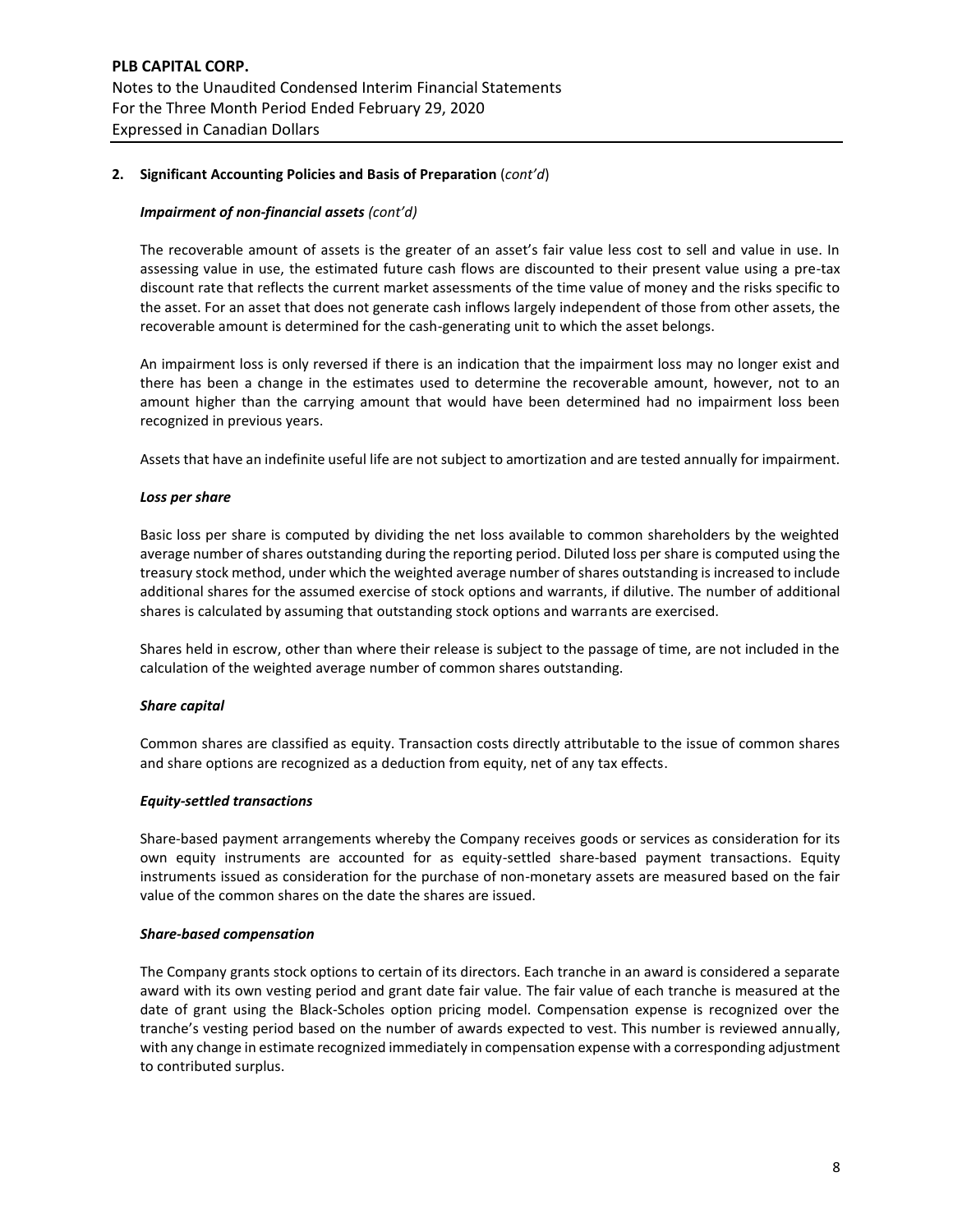## **3. Accounting Standards Issued but not yet Effective**

There are no new standards or amendments to standards and interpretations applicable to the Company.

Other accounting standards or amendments to existing accounting standards that have been issued but have future effective dates are either not applicable or not expected to have a significant impact on the Company's financial statements.

## **4. Share Capital**

(a) Authorized

Unlimited number of common shares without par value.

(b) Issued and outstanding

During the three month period ended February 29, 2020, there were no shares issued, purchased or cancelled.

During the year ended November 30, 2019, there were 2,000,000 common shares issued by the Company, for \$0.10 per share for total proceeds of \$200,000.

During the year ended November 30, 2018, there were 2,000,000 common shares issued by the Company, for \$0.05 per share for total proceeds of \$100,000.

(c) Escrowed shares

An escrow agreement (the "Escrow Agreement") between the Company and certain shareholders of the Company has been completed resulting in 2,000,000 common shares (the "Escrowed Shares"), being all of the issued and outstanding common shares prior to the completion of the Offering, being deposited in escrow. Pursuant to the Escrow Agreement, the Escrowed Shares shall be released pro-rata to the shareholders as to 10% upon issuance of notice of final acceptance of a Qualifying Transaction by the Exchange and as to the remainder in six equal tranches of 15% every six months thereafter for a period of 36 months. These Escrowed Shares may not be transferred, assigned or otherwise dealt without the consent of the regulatory authorities. These Escrowed Shares are considered contingently returnable until a Qualifying Transaction is complete. These Escrowed Shares may not be transferred, assigned or otherwise dealt without the consent of the regulatory authorities.

(d) Stock option plan

Options pricing models require the input of highly subjective assumptions, particularly as to the expected price volatility of the shares and the expected life of the option. Changes in these assumptions can materially affect the fair value estimate and therefore, it is management's view that the existing models do not necessarily provide a single reliable measure of the fair value of the Company's stock option grants and warrant issuances.

On March 14, 2019, the Company granted a total of 400,000 share purchase options to the directors and officers. These options will be exercisable for a price of \$0.10 for a period of five years.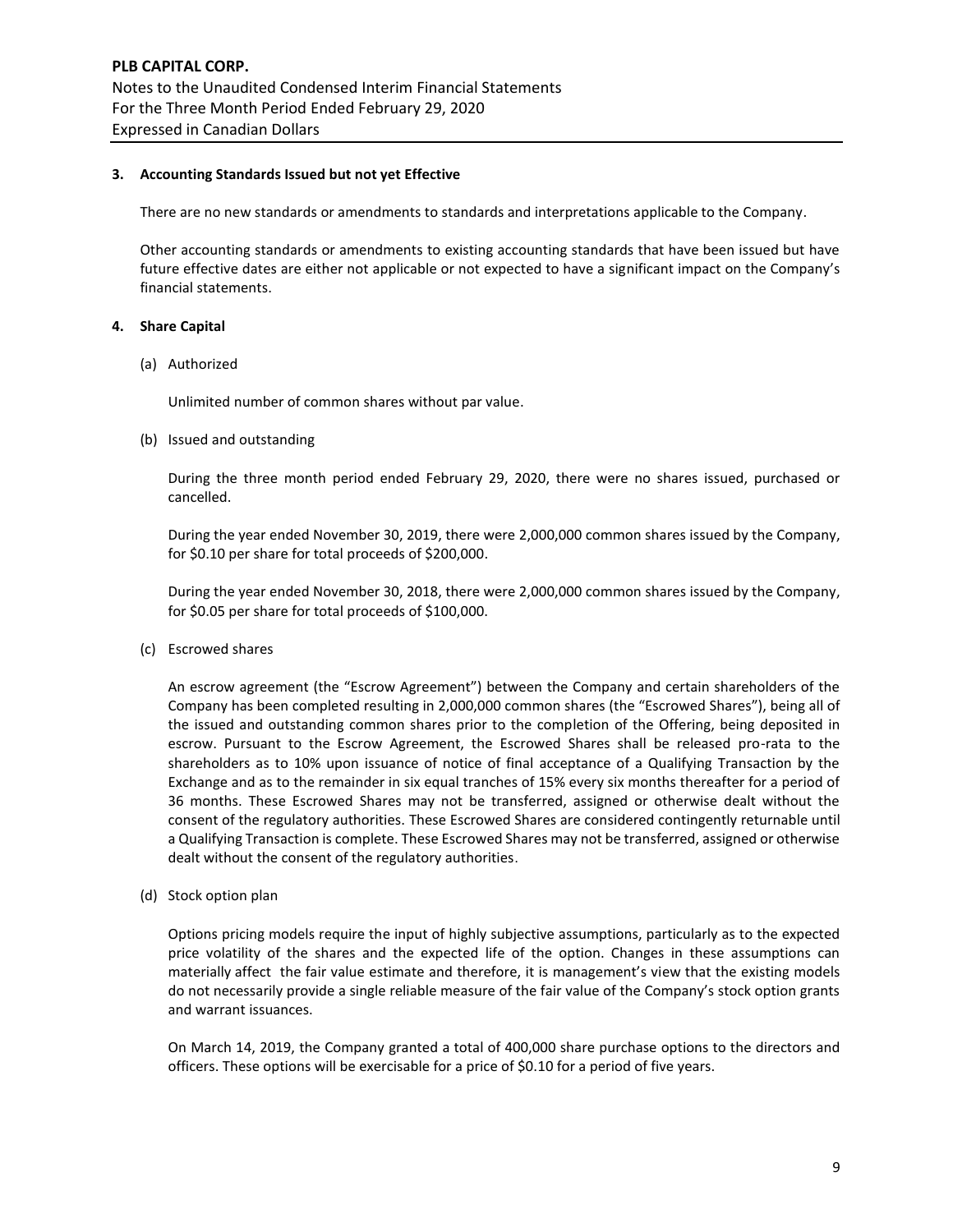## (d) Stock option plan *(cont'd)*

The continuity of stock options is as follows:

|                                | 2020              |                         |
|--------------------------------|-------------------|-------------------------|
|                                |                   | <b>Weighted Average</b> |
|                                | Number of Options | <b>Exercise Price</b>   |
|                                |                   |                         |
| Balance, beginning of the year | -                 |                         |
| Granted                        | 400,000           | 0.10                    |
| Balance, end of the year       | 400,000           | 0.10                    |

The following stock options were outstanding and exercisable as at February 29, 2020:

|                                  |          |           | Remaining    |
|----------------------------------|----------|-----------|--------------|
|                                  | Exercise | Number of | Contractual  |
| Expiry Date                      | Price    | Options   | Life (Years) |
| March 14, 2024                   | 50.10    | 400,000   | 4.04         |
| Total                            |          | 400,000   |              |
| Weighted average years to expiry |          |           | 4.04         |

The Company employed the Black-Scholes option-pricing model using the following assumptions:

|                                   | 2019    |
|-----------------------------------|---------|
| Risk-free interest rate           | 1.34%   |
| Expected life of options in years | 5 years |
| Expected volatility               | 100%    |
| Dividend per share                |         |
| Forfeiture rate                   |         |

## (e) Share purchase warrants

Details of the status of the Company's share purchase warrants are as follows:

|                                | 2020            |                         |      |  |  |  |
|--------------------------------|-----------------|-------------------------|------|--|--|--|
|                                | Number of       | <b>Weighted Average</b> |      |  |  |  |
|                                | Warrants        | <b>Exercise Price</b>   |      |  |  |  |
| Outstanding, beginning of year |                 |                         |      |  |  |  |
| Granted                        | $100,000^{(1)}$ |                         | 0.10 |  |  |  |
| Outstanding, end of year       | 100,000         |                         | 0.10 |  |  |  |

(1) Expire March 14, 2021

On completion of the Offering, the Company granted to its agent warrants to acquire up to 5% of the common shares issued under the Offering at a price of \$0.10 per share for a period of 24 months from the closing date of the Offering, being up to 100,000 common shares.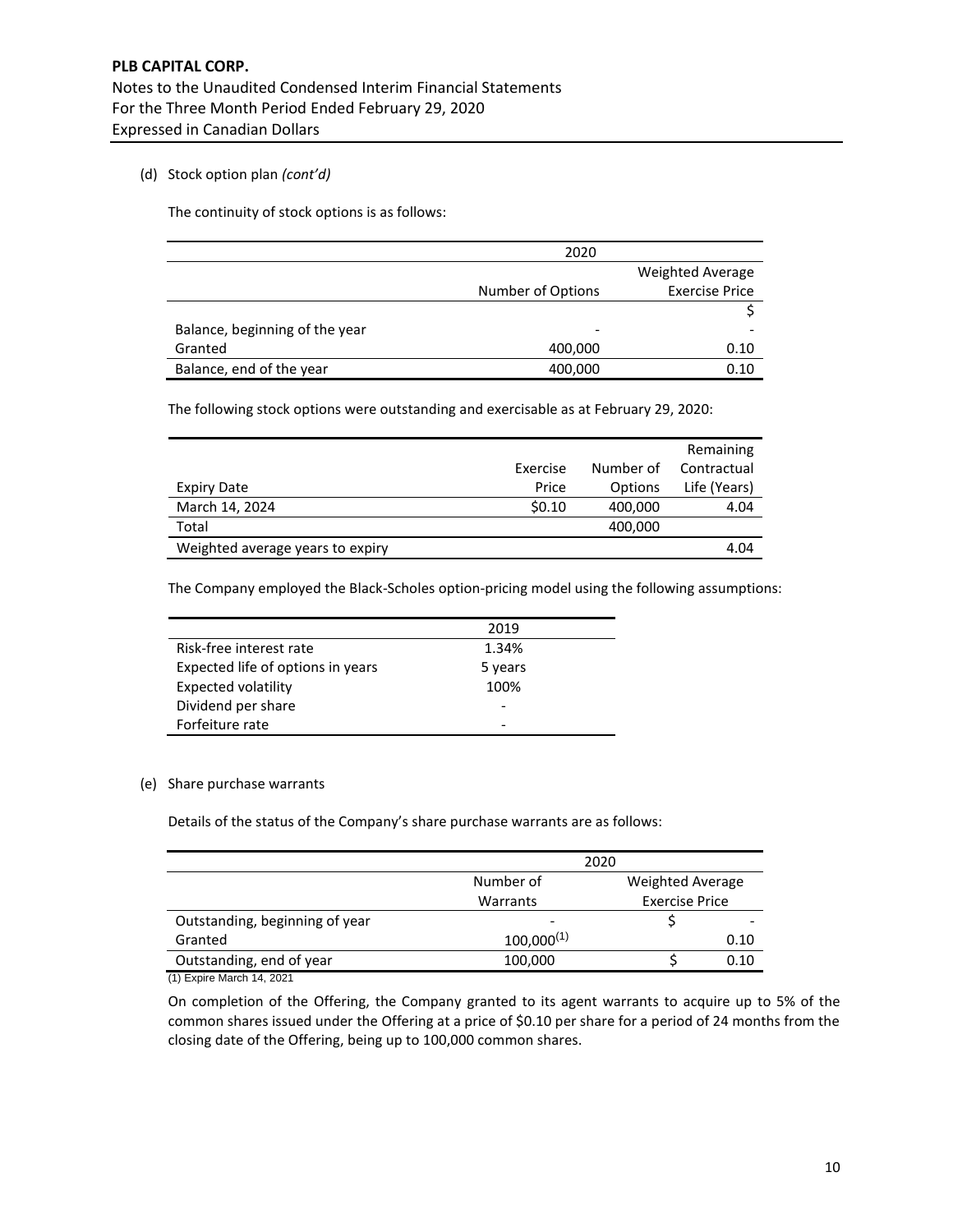## **5. Financial Risk and Capital Management**

#### *Capital management*

The Company does not generate cash flows from operations. The Company's primary source of funds comes from the issuance of share capital. The Company does not use other sources of financing that require fixed payments of interest and principal due to lack of cash flow from current operations and is not subject to any externally imposed capital requirements.

The Company's objective when managing capital is to safeguard the Company's ability to continue as a going concern.

The Company defines its capital as shareholders' equity. Capital requirements are driven by the Company's general operations. To effectively manage the Company's capital requirements, the Company monitors expenses and overhead to ensure costs and commitments are being paid. There were no changes to the Company's capital management approach during the period ended February 29, 2020.

## *Management of financial risk*

The Company has classified its accounts payable and accrued liabilities as other financial liabilities. The carrying value of all financial liabilities approximates fair value due to the short-term nature of these financial instruments. The types of risk exposure and the Company's methods of managing the risk remain consistent and are as follows:

(a) Market risk

Market risk is the risk that the fair value or future cash flows of a financial instrument will significantly fluctuate due to changes in market prices. The value of financial instruments can be affected by changes in interest rates, foreign currency rates and other price risk.

(i) Interest rate risk

The Company is not subject to significant interest rate risk with respect to its financial instruments.

(ii) Currency risk

The Company is not exposed to currency risk, as all financial instruments and expenditures incurred by the Company are denominated in Canadian dollars.

(iii) Other price risk

Other price risk is the risk that the fair value of a financial instrument will fluctuate as a result of changes in market prices. The Company is not exposed to significant other price risk on its financial instruments.

(b) Credit risk

Credit risk is the risk of an unexpected loss if a customer or third party to a financial instrument fails to meet its contractual obligations and arises principally from the Company's cash. The Company limits exposure to credit risk through maintaining its cash with high-credit quality Canadian financial institutions. The Company is not exposed to significant credit risk on receivables, as these amounts are due from government agencies. The carrying amount of financial assets represents the maximum credit exposure.